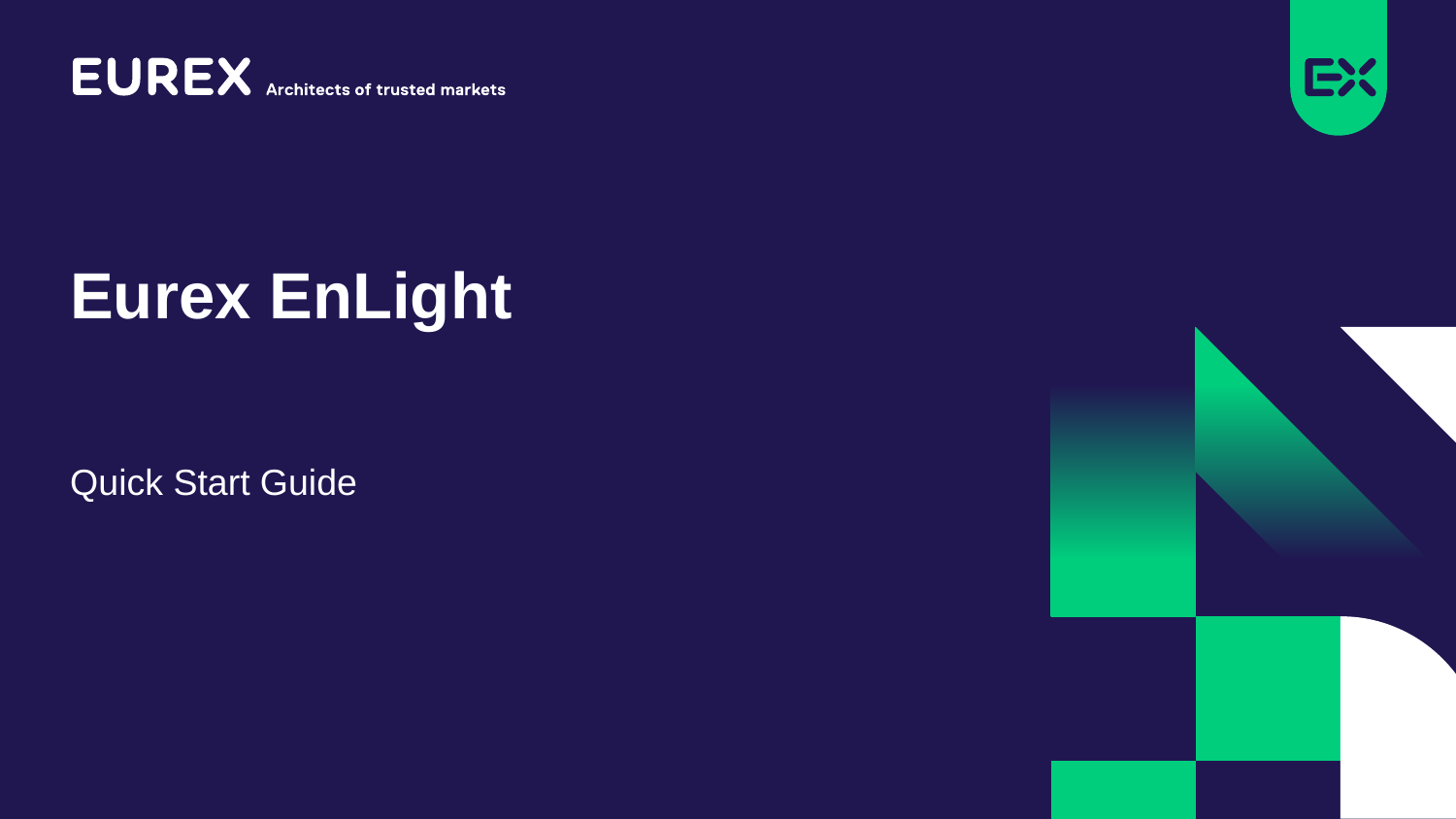## **Eurex EnLight Submit RFQ Quick Start**

#### **Step 1:** Select "Eurex EnLight Requester" on T7 User Interface **Step 2:** On the Eurex EnLight Requester Blotter select "Add Eurex EnLight" **Welcome View Eurex EnLight Requester** 岳国国 Õ. **TOPS ALL**  $\mathbb{R}^2$ Drof/Drod/Contract  $O(10^{12} \text{ m})$ arket rading Info & Support **Product Statistics** Market Chrl M Order Entry F<sub>2</sub> Orders F8. Pre-trade Risk Limits **Contract Statistics** Quote Request Order History  $F<sub>G</sub>$ **Cross Request** Market Maker Protection Trades News Board  $F10$ Time & Sales Ctrl O T7 Entry Service Shift F11 **Trade Summary Risk Controls** TES Time & Sales **Product Pools** Eurex EnLight Responder **TES View** Ext. Ticker Line Eurex EnLight Requester **TES Flex Position Conversion Parameters** Ext. Ticker Board Eurex EnLight Deals

### **Step 4: Submit Request**



|                                            | Lind fundation in an       |                                                | N₩V                 |                                                   |                             |                                                                                                                                 |                  |                          |                                         |                                                             |       | YULYI ILIYA <b>8.8</b> |
|--------------------------------------------|----------------------------|------------------------------------------------|---------------------|---------------------------------------------------|-----------------------------|---------------------------------------------------------------------------------------------------------------------------------|------------------|--------------------------|-----------------------------------------|-------------------------------------------------------------|-------|------------------------|
|                                            |                            |                                                |                     |                                                   |                             | EnID Contract B/S Status Firm/Indic RefOnly ExtRefOnly NegotiateUL WorkingDelta RefPrc ULDelta TotalQty OpenQty PrefBid PrefAsk |                  |                          |                                         |                                                             |       |                        |
|                                            |                            |                                                |                     |                                                   |                             |                                                                                                                                 |                  |                          |                                         |                                                             |       |                        |
|                                            |                            |                                                |                     |                                                   |                             |                                                                                                                                 |                  |                          |                                         |                                                             |       |                        |
|                                            |                            |                                                |                     |                                                   |                             |                                                                                                                                 |                  |                          |                                         |                                                             |       |                        |
|                                            |                            |                                                |                     |                                                   |                             |                                                                                                                                 |                  |                          |                                         |                                                             |       |                        |
| Add Eurex EnLight                          |                            | Duplicate                                      | <b>Details</b>      | (A) History                                       |                             |                                                                                                                                 |                  |                          |                                         |                                                             |       |                        |
|                                            |                            |                                                |                     |                                                   |                             |                                                                                                                                 |                  |                          |                                         |                                                             |       |                        |
|                                            |                            |                                                |                     |                                                   |                             |                                                                                                                                 |                  |                          |                                         |                                                             |       |                        |
|                                            |                            |                                                |                     |                                                   |                             |                                                                                                                                 |                  |                          |                                         |                                                             |       |                        |
|                                            |                            | <b>Step 3: Fill in the RFQ Request</b>         |                     |                                                   |                             |                                                                                                                                 |                  |                          |                                         |                                                             |       |                        |
|                                            |                            | Eurex EnLight Request Details                  |                     |                                                   |                             |                                                                                                                                 |                  |                          |                                         |                                                             | な 図 X |                        |
| EnID                                       | Strategy                   | Detected<br>Đ                                  | Single Instrument   |                                                   |                             | NegStatus<br>OPEN                                                                                                               |                  | Requester<br>MNOHBALX001 |                                         |                                                             |       |                        |
| <b>Optional:</b><br><b>Select Strategy</b> |                            | BER BUL BRT+U CNV                              | <b>BLT</b>          |                                                   |                             | <b>TesState</b>                                                                                                                 | MaxTSL           | EnMinQty<br><b>TRR</b>   |                                         |                                                             |       |                        |
|                                            | <b>OESX</b>                | Leg 1<br>×<br>Product                          | leg 2<br>Product of | Underleg<br>Product                               |                             | NegExpiry                                                                                                                       | TransferIn       |                          |                                         |                                                             |       |                        |
|                                            | <b>OGBL</b>                |                                                |                     | 1. Add Product                                    |                             | hh:mm:ss<br>BuySideUserInfo                                                                                                     | ReportID         |                          |                                         |                                                             |       |                        |
|                                            | <b>OGBM</b><br><b>OGBS</b> | Expiry                                         |                     |                                                   | 2. Select Expiry and Strike |                                                                                                                                 |                  |                          |                                         |                                                             |       |                        |
|                                            | <b>ODAX</b>                |                                                |                     | UnderPrc                                          |                             |                                                                                                                                 |                  |                          |                                         |                                                             |       |                        |
|                                            |                            |                                                |                     | DeltaExch outside T7                              |                             | CLOB Implied                                                                                                                    |                  |                          | Phase BQty   Bid   Ask   AQty   ULPrice |                                                             |       |                        |
|                                            |                            | Strike                                         | Strike              | WorkingDelta                                      |                             |                                                                                                                                 |                  |                          |                                         |                                                             |       |                        |
|                                            |                            |                                                |                     | BasisTrade                                        |                             |                                                                                                                                 |                  |                          |                                         |                                                             |       |                        |
|                                            |                            |                                                |                     |                                                   |                             | <b>Optional: Change Negotiation Type</b>                                                                                        |                  |                          |                                         |                                                             |       |                        |
|                                            |                            | $-$ Ratio $+$<br>EffSide                       |                     |                                                   |                             |                                                                                                                                 |                  |                          |                                         |                                                             |       |                        |
|                                            |                            | EffVol                                         |                     |                                                   |                             |                                                                                                                                 |                  |                          |                                         |                                                             |       |                        |
| Firm/Indic                                 | Anon                       | <b>Optional: Anonymous Negotiation</b><br>Side |                     | Open                                              | Deal                        | Prc<br>Otv                                                                                                                      | LastDeal<br>Time |                          |                                         | ShowRespondentsCount                                        |       |                        |
|                                            | n<br><b>Indic</b>          | ShowToAll<br>B/S                               |                     |                                                   | HideToAll                   |                                                                                                                                 |                  |                          | $\overline{J}$<br>ShowLstDealPrcOnClose |                                                             |       |                        |
|                                            | BidOty<br>Bid              | Ask                                            |                     | AskQty Info AckStatus ShownSide                   | Δ<br>Respondent             | ◉<br>RespondentLegalName                                                                                                        |                  |                          |                                         |                                                             |       |                        |
|                                            |                            | MySellLimit / MyBuyLimit                       |                     |                                                   |                             |                                                                                                                                 |                  |                          |                                         |                                                             |       |                        |
| ToB                                        |                            |                                                |                     |                                                   |                             |                                                                                                                                 |                  |                          |                                         |                                                             |       |                        |
|                                            |                            |                                                |                     |                                                   |                             |                                                                                                                                 |                  |                          |                                         |                                                             |       |                        |
|                                            | 3 RESP ALX2 AND 1 KM       |                                                | <b>ABC</b>          | ABCFRMFUV03                                       | ABCFRMFUVO1                 |                                                                                                                                 | AN               |                          |                                         |                                                             |       |                        |
|                                            | V Submit % End Session     |                                                |                     | <b>3. Add Respondents</b><br>Add Smart Respondent |                             |                                                                                                                                 |                  |                          |                                         | Reset Remove Respondent <b>Respondents</b> Pouplicate Seset |       |                        |
|                                            |                            |                                                |                     |                                                   |                             | Add Respondent                                                                                                                  |                  |                          |                                         |                                                             |       |                        |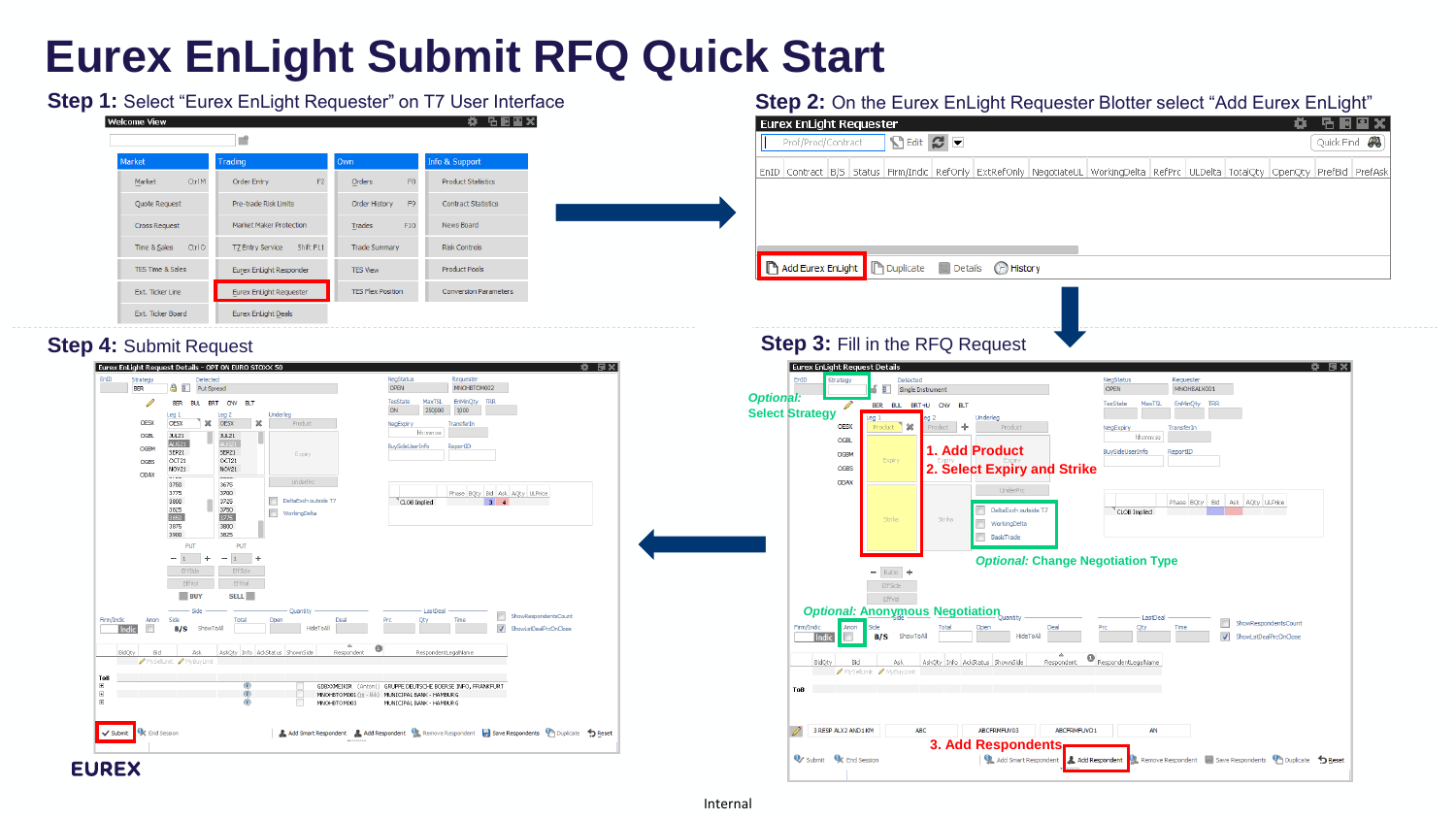## **Eurex EnLight Dealing**

#### **Step 1:** Select a Quote **Step 1:** Select a Quote **Step 2:** Review and Submit Deal

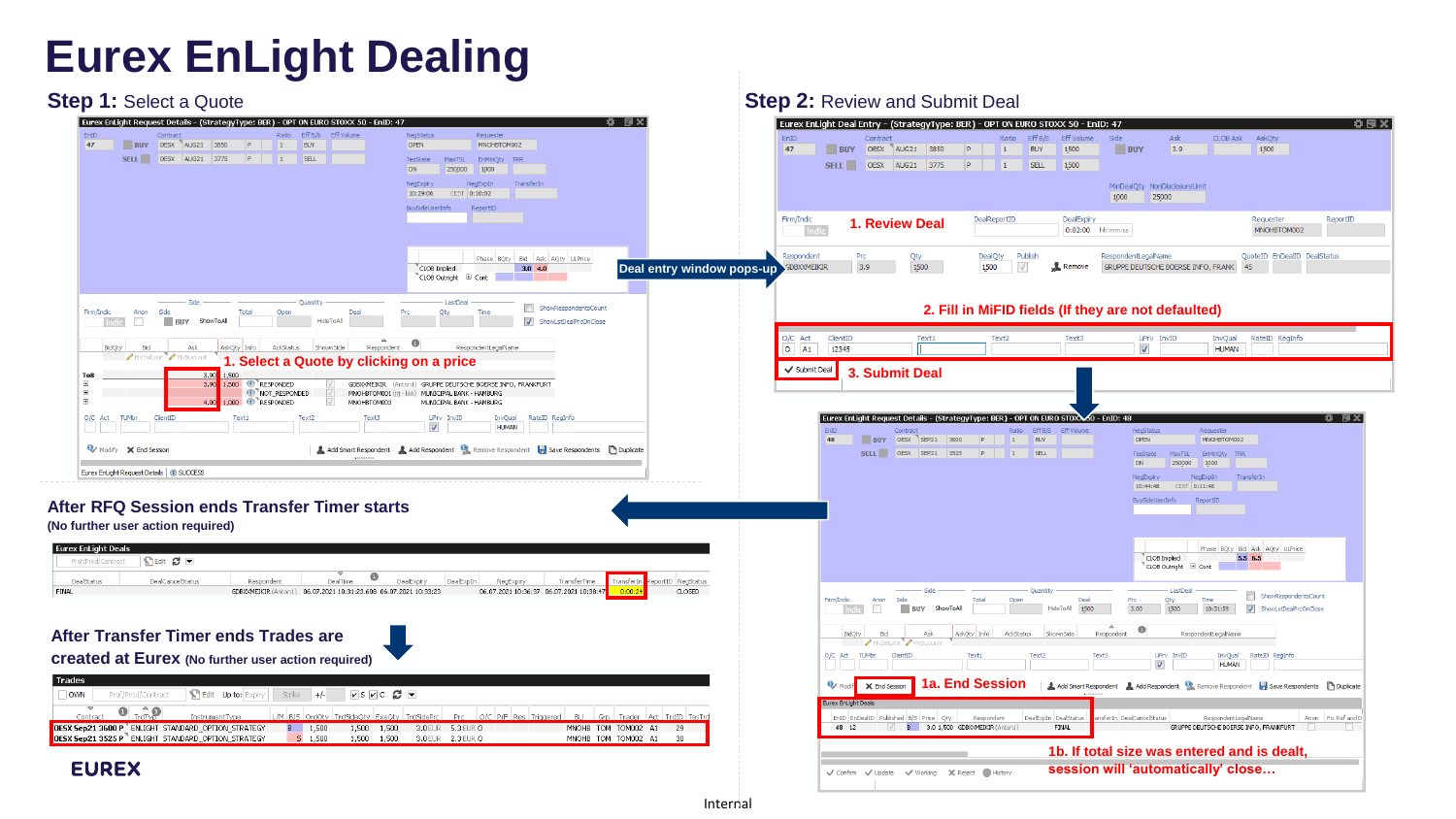## **Eurex EnLight Requester Details Setting Defaults**

**Step 1:** Click Settings Icon on the top right of the Request Window and select "Properties" from the menu



**Step 2:** Set defaults for the MiFID fields and any other Request settings and Apply (You can override these on the ticket)

| <b>Generic View Properties</b><br>Supports the configuration of view properties. 'Generic' settings are relevant for all |                         |      |
|--------------------------------------------------------------------------------------------------------------------------|-------------------------|------|
| views of the same type.                                                                                                  |                         |      |
|                                                                                                                          |                         |      |
| Supported Properties                                                                                                     |                         |      |
| $\Box$ Appearance                                                                                                        |                         |      |
| Font                                                                                                                     | Tahoma, Plain, 11       | 面    |
| $\boxdot$ Table                                                                                                          |                         |      |
| Highlight                                                                                                                | 255, 255, 0             | H    |
| Cell Font                                                                                                                | Tahoma, Plain, 11       | 圎    |
| Table row constrast                                                                                                      |                         | 95 团 |
| Table Grid Color                                                                                                         | ∏ None                  | 团    |
| Separators                                                                                                               |                         | n    |
| $E$ Preferences                                                                                                          |                         |      |
| NegotiationType Firm                                                                                                     |                         | 圕    |
| Anonymous                                                                                                                |                         | 面    |
| Show Number Participating Respondents                                                                                    |                         | H    |
| Show Side All                                                                                                            |                         | 团    |
| Show Quantity All                                                                                                        |                         | Ø    |
| Create Strategy                                                                                                          | $\overline{\mathbf{v}}$ | H    |
| Smart Response Rate Ranking                                                                                              | LOW                     | Ĥ    |
| Smart Response Time Ranking                                                                                              | LOW                     | ď    |
| Smart Trade To Quote Ratio                                                                                               | LOW                     | E    |
| Smart Volume Ranking                                                                                                     | LOW                     | 闠    |
| $\Box$ Prefill (applied on reset)                                                                                        |                         |      |
| Account                                                                                                                  |                         | H    |
| О/С                                                                                                                      |                         | ď    |
| TUMbr                                                                                                                    |                         | Ø    |
| Text1                                                                                                                    |                         | Ø    |
| Text2                                                                                                                    |                         | H    |
| Text3                                                                                                                    |                         | Ø    |



**EUREX**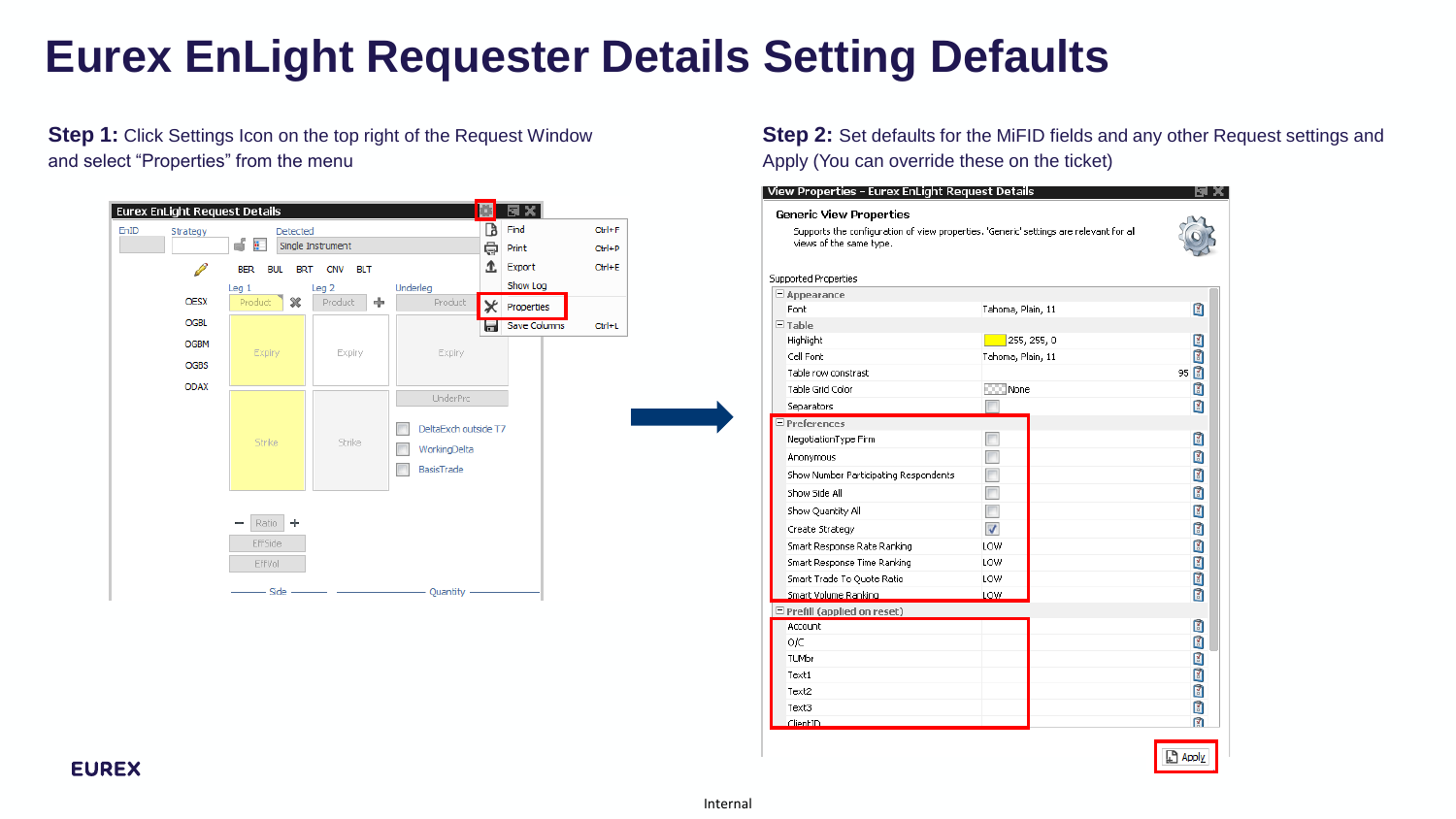### **Eurex EnLight Responder Quick Start Guide**

| <b>Welcome View</b>         |                                      |                                 | 囸<br>TE BL<br>۰              |
|-----------------------------|--------------------------------------|---------------------------------|------------------------------|
|                             |                                      |                                 |                              |
| Market                      | Trading                              | Own                             | Info & Support               |
| Ctrl M<br>Market            | F <sub>2</sub><br>Order Entry        | F <sub>8</sub><br>Orders        | <b>Product Statistics</b>    |
| Quote Request               | Pre-trade Risk Limits                | F <sub>9</sub><br>Order History | <b>Contract Statistics</b>   |
| <b>Cross Request</b>        | <b>Market Maker Protection</b>       | F10<br>Trades                   | News Board                   |
| Ctrl O<br>Time & Sales      | Shift F11<br><b>T7 Entry Service</b> | <b>Trade Summary</b>            | <b>Risk Controls</b>         |
| <b>TES Time &amp; Sales</b> | Eurex EnLight Responder              | <b>TES View</b>                 | <b>Product Pools</b>         |
| Ext. Ticker Line            | Eurex EnLight Requester              | <b>TES Flex Position</b>        | <b>Conversion Parameters</b> |
| Ext. Ticker Board           | <b>Eurex EnLight Deals</b>           |                                 |                              |

### **Step 4:** Submit your Quote **Step 4:** Submit your quote

| EnID<br>10                                       | <b>BUY</b>                | Contract<br><b>OESX</b><br><b>JAN20</b> | 3600                                      | P            | Ratio<br>$\mathbf{1}$ | Eff Side Bid<br><b>BUY</b> | <b>Eff Volume Bid</b><br>1000 | Eff Volume Ask<br>1000 | <b>Eff Side Ask</b><br><b>SELL</b> | NegStatus<br><b>OPEN</b>                |
|--------------------------------------------------|---------------------------|-----------------------------------------|-------------------------------------------|--------------|-----------------------|----------------------------|-------------------------------|------------------------|------------------------------------|-----------------------------------------|
|                                                  | <b>SELL</b>               | <b>OESX</b><br><b>JAN20</b>             | 3500                                      | P            | $\mathbf{1}$          | <b>SELL</b>                | 1000                          | 1000                   | <b>BUY</b>                         | <b>EnMinQty</b><br>1000                 |
| CLOB Implied<br>CLOB Outright<br>Requester wants | $\boxplus$ Cont           | Phase BQty<br>Bid                       | Ask<br>100 18.4 19.4 100                  | AQty ULPrice |                       |                            |                               |                        |                                    |                                         |
| Firm/Indic                                       | Indic                     | Side<br>Qty<br>B/S<br>1000              | PrefBid                                   | PrefAsk      |                       | DealPrc<br>ß               | $-$ Last $-$<br>DealQty       | DealTime               | NegExpiry<br>13:29:48 CEST         | NegExpIn<br>49:38                       |
| BidQty<br>1000<br>O/C<br>Act<br>M <sub>1</sub>   | Bid<br>12<br>ClientID     | Ask<br>13                               | AskQty<br>1000<br>Text1                   |              |                       | Text2                      |                               | Text3                  |                                    | LiPrv InvID<br>$\overline{\mathcal{A}}$ |
| Submit Quote                                     | Eurex EnLight Quote Entry | <b>(1) SUCCESS</b>                      | X Delete Quote √ Working √ Decline S Page |              |                       |                            |                               | *********              |                                    |                                         |

**Step 1:** Select "Eurex EnLight Responder" on T7 User Interface **Step 2:** On the Eurex EnLight Responder Blotter double click the RFQ you want to respond to

|                      | Eurex EnLight Responder                |     |                    |           |                   |      |                                               |
|----------------------|----------------------------------------|-----|--------------------|-----------|-------------------|------|-----------------------------------------------|
|                      | <b>Sedit ₫ ⊡</b><br>Prof/Prod/Contract |     |                    |           |                   |      |                                               |
| ▽<br>EnID            | Contract                               | B/S | <b>AckStatus</b>   | NegStatus | Firm/Indic        | Anon | Fix Ref and Delta   Delta Exchange outside T7 |
| E<br>49.             | <b>OESX BER Aug21 3850 - 3775</b>      |     | NOT RESPONDED OPEN |           | INDICATIVE        |      |                                               |
| $\pm$<br>35          | OESX Sep21 3650 C                      |     | <b>RESPONDED</b>   | OPEN      | <b>INDICATIVE</b> |      |                                               |
| $\overline{+}$<br>32 | <b>OESX Sep21 3650 C</b>               |     | <b>RESPONDED</b>   | OPEN      | <b>INDICATIVE</b> |      |                                               |
| $\overline{+}$<br>29 | <b>FDAX Dec21</b>                      |     | <b>RESPONDED</b>   | OPEN      | <b>INDICATIVE</b> |      |                                               |
| $\overline{+}$<br>27 | <b>FDAX Dec21</b>                      |     | <b>RESPONDED</b>   | OPEN      | <b>INDICATIVE</b> |      |                                               |

| Eurex EnLight Quote Entry - (StrategyType: BER) - OPT ON EURO STOXX 50 - EnID: 49                                                                    |                                                                                                             |                                                              |                                                | ۰<br>日米          |
|------------------------------------------------------------------------------------------------------------------------------------------------------|-------------------------------------------------------------------------------------------------------------|--------------------------------------------------------------|------------------------------------------------|------------------|
| EffSideBid<br>EnID<br>Contract<br>Ratio<br>49<br><b>OESX</b><br>AUG21<br>P<br><b>BUY</b><br>3850<br>AUG21<br>3775<br><b>SELL</b><br><b>OESX</b><br>D | <b>EffVolumeAsk</b><br>EffVolumeBid<br><b>EffSideAsk</b>                                                    | NegStatus<br><b>OPEN</b><br>TOR Value TOR Rank<br><b>TRR</b> | <b>AckStatus</b><br><b>NOT RESPONDED</b>       |                  |
| 1. Review                                                                                                                                            |                                                                                                             | EnMinOtv<br>25000<br>1000                                    | NonDisclosureLimit BuySideUserInfo             |                  |
| <b>Strategy</b>                                                                                                                                      |                                                                                                             | Requester<br>MNOHBTOM002                                     | RequesterLegalName<br>MUNICIPAL BANK - HAMBURG | RespondentsCount |
| CLOB Outright El Cont<br>Requester wants<br>Firm/Indic<br>Side<br>Workflow<br>SellLimit<br><b>BuyLimit</b><br>Oty                                    | 2. Review information shared by the Requester (if any)<br>DealTime<br><b>DealPrc</b><br><b>DealOty</b>      | NegExpiry                                                    | NegExpIn                                       |                  |
| B/S<br>Indic.<br><b>REGULAR</b><br>BidQty<br>Bid<br>Ask<br>AskOty                                                                                    |                                                                                                             | 11:10:38 CEST                                                | 0:12:51                                        |                  |
| O/C Act<br>ClientID<br>Text1<br>Text <sub>2</sub>                                                                                                    | Text <sub>3</sub><br>LiPry InvID<br>InvQual<br>$\overline{\mathsf{v}}$<br><b>HUMAN</b>                      | RateID RegInfo                                               |                                                |                  |
| V Submit Quote V Delete Quote V Working V Decline I Page                                                                                             | 3. Fill in the mandatory fields for the Quote (in yellow)<br>4. Fill in the MiFID fields (Can be defaulted) |                                                              |                                                |                  |
|                                                                                                                                                      |                                                                                                             |                                                              | 26 July 2021                                   |                  |